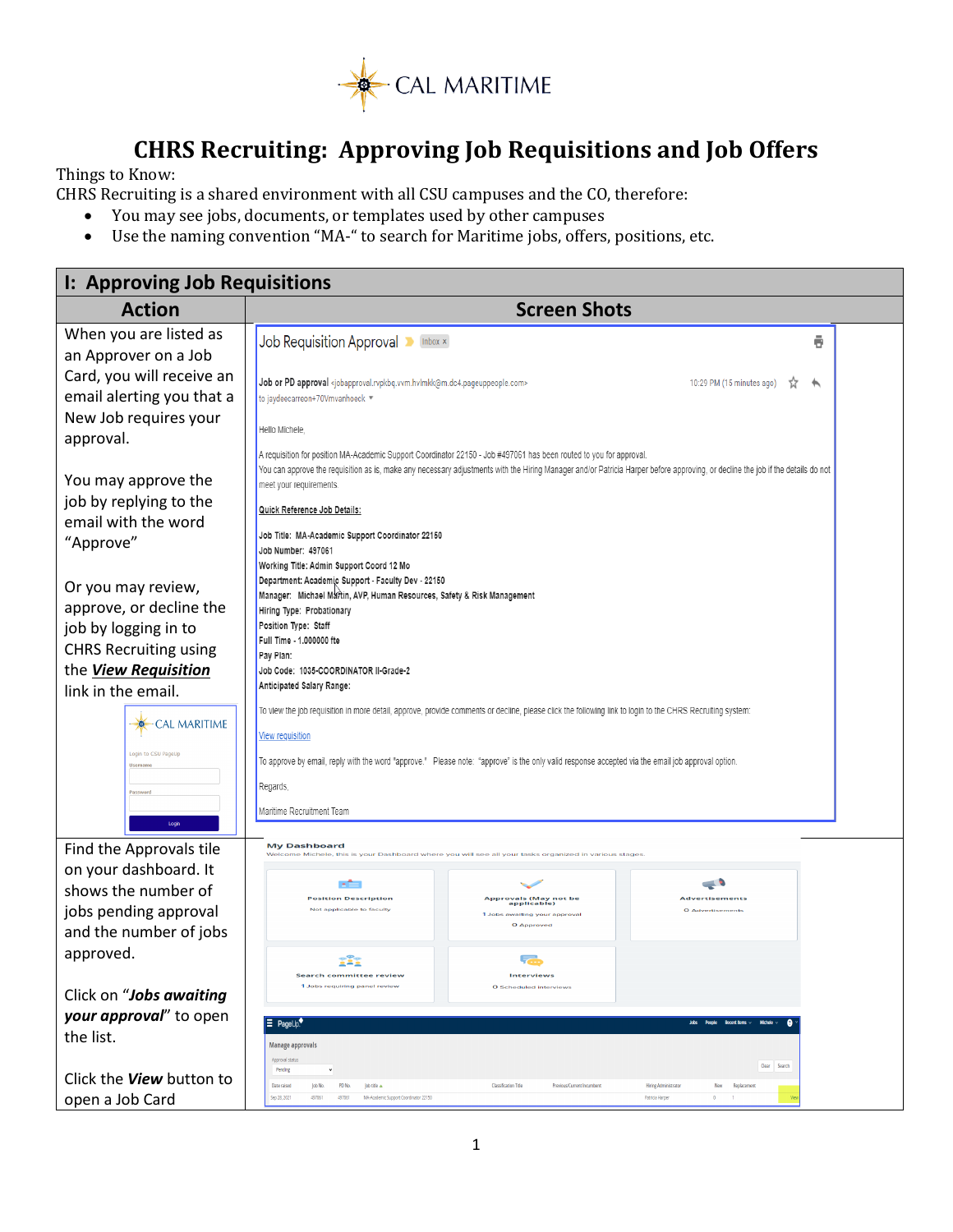

| Scroll through the page                           |                                                                                 |                                                                                                                          |
|---------------------------------------------------|---------------------------------------------------------------------------------|--------------------------------------------------------------------------------------------------------------------------|
| to view the job details.                          | (505657) MA-Instr Fac AY 12101                                                  | <b>View applications</b><br>$\cdots$                                                                                     |
|                                                   | <b>Position info</b><br>Notes<br>Documents                                      | Reports                                                                                                                  |
| Note: the example                                 |                                                                                 |                                                                                                                          |
|                                                   | <b><u>View Job Card User Guides</u></b>                                         |                                                                                                                          |
| depicts only portions of                          |                                                                                 | <b>REQUISITION INFORMATION</b>                                                                                           |
| the job card                                      |                                                                                 |                                                                                                                          |
|                                                   | <b>Internal Team:</b>                                                           | MA-Provost/VP Academic Affairs - 40500                                                                                   |
| Scroll to the bottom to                           | Recruitment Process:*                                                           | <b>MA-Faculty TT</b>                                                                                                     |
| find the <b>Approve</b> and                       | <b>Application Form:</b>                                                        | MA-copy of Cal Maritime Employment Application<br>Preview                                                                |
| Decline buttons.                                  | Job Code/Employee Classification:*                                              | Instr Fac AY                                                                                                             |
|                                                   |                                                                                 | Job Code: 2360                                                                                                           |
|                                                   | Salary Range/Grade:*                                                            | 2360-ASSISTANT PROFESSOR-<br>Grade-3                                                                                     |
| Click <b>Approve</b> to accept                    |                                                                                 | Minimum: \$5,046.00                                                                                                      |
| the job. You can make                             |                                                                                 | Maximum: \$11,197.00                                                                                                     |
| changes before                                    |                                                                                 | Pay Frequency:                                                                                                           |
| approving. You may                                | <b>Classification Title:</b>                                                    | Instr Fac AY                                                                                                             |
| enter comments in the                             | CSU Working Title:*                                                             | MA-Instr Fac AY 12101                                                                                                    |
|                                                   | MPP Job Code:                                                                   |                                                                                                                          |
| Notes link at the top of                          | Campus:*                                                                        | Maritime Academy                                                                                                         |
| the page.                                         | Division:*                                                                      | Provost/VP Academic Affairs                                                                                              |
| $-0r-$                                            | College/Program:*                                                               | School of Engineering - Admin                                                                                            |
| Click Decline to reject                           | Department:*<br><b>Requisition Number:</b>                                      | Engineering Technology - 12101<br>505657                                                                                 |
| the Job Card.                                     |                                                                                 | <b>OPEN POSITIONS</b>                                                                                                    |
| A reason is required.                             |                                                                                 |                                                                                                                          |
| Select one from the                               |                                                                                 | Select the amount of positions required: New (additional headcount) or Replacement<br>(backfilling an existing employee) |
|                                                   |                                                                                 |                                                                                                                          |
|                                                   |                                                                                 |                                                                                                                          |
| dropdown options and                              | Positions:*<br>Position no                                                      | Type:*<br>Applicant<br><b>Application status</b>                                                                         |
| add comments.                                     | Instr Fac AY                                                                    | Replacement<br>Cancel                                                                                                    |
| Click the <b>Submit</b> button.                   | Position no: MA-00051336                                                        |                                                                                                                          |
|                                                   |                                                                                 | <b>REQUISITION DETAILS</b>                                                                                               |
|                                                   |                                                                                 |                                                                                                                          |
| Dropdown options:                                 | <b>Auxiliary Recruitment:*</b><br>Reason:*                                      | ○ Yes ● No<br>Resignation                                                                                                |
| <b>Budget concerns</b>                            | Justification for Recruitment:*                                                 | Faculty member resigned effective xx.xx.xxxx                                                                             |
| <b>Business operations</b>                        | <b>Previous/Current Incumbent:</b>                                              | E. Chang-Siu                                                                                                             |
|                                                   | Work Type:*                                                                     | Instructional Faculty - Tenured/Tenure-Track                                                                             |
| Insufficient business justification               | Hiring Type:*                                                                   | Probationary                                                                                                             |
| Withdraw                                          | Job Status:*<br>Time Basis:*                                                    | Regular<br><b>Full Time</b>                                                                                              |
| Please select a reason as to why the job has been | FTE:                                                                            | 1.000000                                                                                                                 |
|                                                   | <b>Hours Per Week:</b>                                                          | 40.00                                                                                                                    |
| Additional comments:                              | <b>FLSA Status:</b>                                                             | Exempt                                                                                                                   |
|                                                   | CSU Campus (Integration for 3rd Party Solutions):* California State University, | <b>Maritime Academy</b>                                                                                                  |
| $R_{\rm{q_0}}$                                    | 1. Hiring Manager:                                                              | Michele Van Hoeck <sup>+</sup> You are here                                                                              |
| Cancel<br><b>Submit</b>                           | 2. Vice President:                                                              | Resend email to approver<br>Franz Lozano                                                                                 |
|                                                   | 3. Budget:                                                                      | Andrew Som                                                                                                               |
|                                                   | 4. HR Review:                                                                   | Andrea Zamora-Blair                                                                                                      |
|                                                   |                                                                                 |                                                                                                                          |
|                                                   |                                                                                 |                                                                                                                          |
|                                                   |                                                                                 |                                                                                                                          |
|                                                   | <b>HR/Faculty Affairs Representative:*</b>                                      | Andrea Zamora-Blair                                                                                                      |
|                                                   |                                                                                 | Next page ><br>Please fill in all mandatory fields marked with an asterisk (*).                                          |
|                                                   |                                                                                 |                                                                                                                          |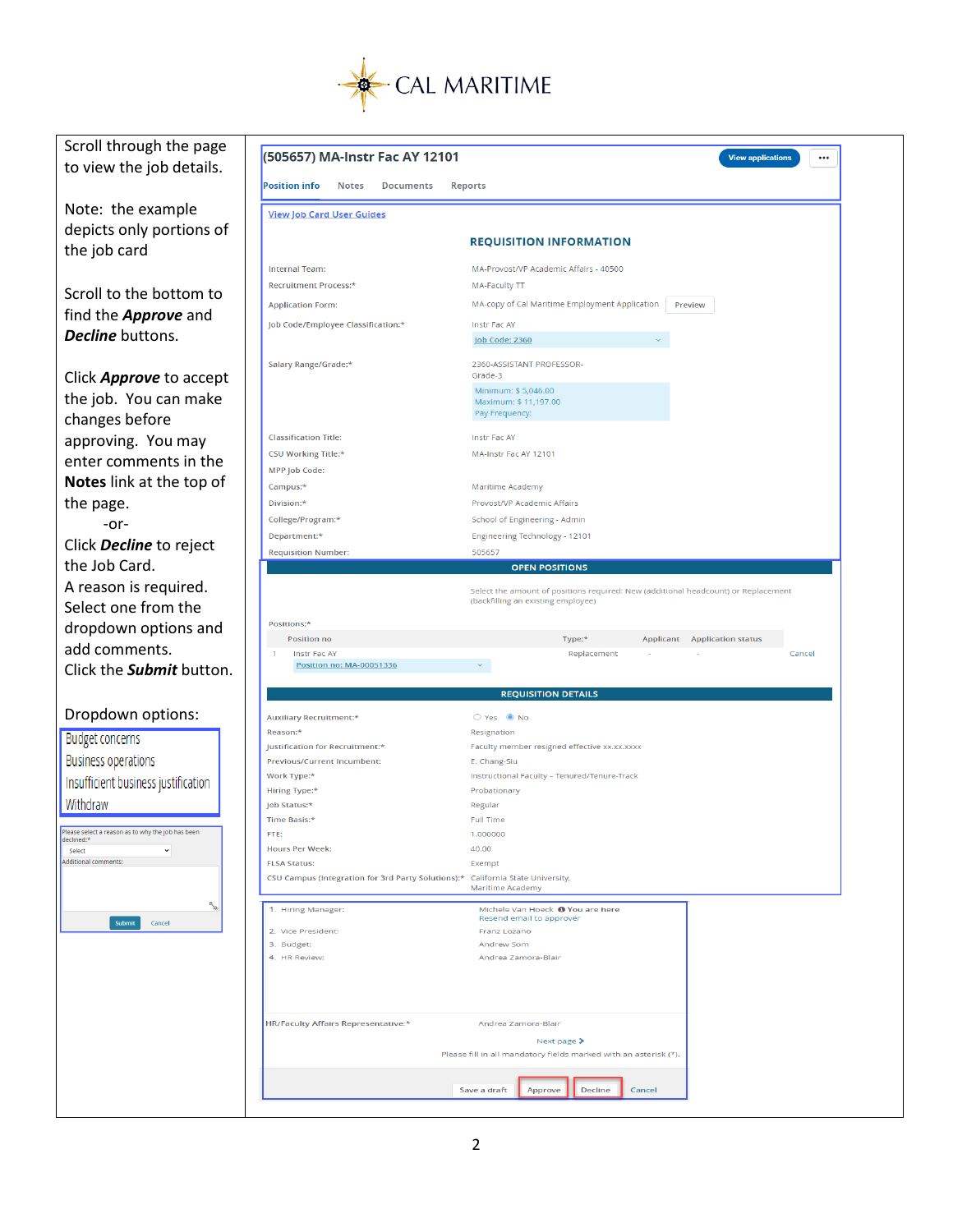

| <b>II: Approving Job Offers</b>                                                |                                                                                                                                                                                                                                                                 |  |  |  |  |
|--------------------------------------------------------------------------------|-----------------------------------------------------------------------------------------------------------------------------------------------------------------------------------------------------------------------------------------------------------------|--|--|--|--|
| <b>Action</b>                                                                  | <b>Screen Shots</b>                                                                                                                                                                                                                                             |  |  |  |  |
| When you are listed as<br>an Approver on an Offer<br>Card, you will receive an | Job Offer approval<br>Inbox $\times$                                                                                                                                                                                                                            |  |  |  |  |
| email alerting you that a<br>Job Offer requires your<br>approval.              | noreply@calstate.edu <noreply-995@mail.pageuppeople.com><br/>to jaydeecarreon+70DGDGordon</noreply-995@mail.pageuppeople.com>                                                                                                                                   |  |  |  |  |
| You must log in to CHRS                                                        | Hi Donny,                                                                                                                                                                                                                                                       |  |  |  |  |
| Recruiting to view,<br>approve, or decline the<br>offer.                       | Your approval is required to extend the <mark>offer</mark> of employment to Test Fifty five for the position of MA-Police Officer-TESTAZB - J <mark>ob</mark> Number 496993.                                                                                    |  |  |  |  |
|                                                                                | Please click on the link below to view, adjust and/or approve the offer details:                                                                                                                                                                                |  |  |  |  |
| Click the link in the                                                          | <b>Click here</b>                                                                                                                                                                                                                                               |  |  |  |  |
| email to log in to CHRS<br>Recruiting using your                               | Login using your email address and password.                                                                                                                                                                                                                    |  |  |  |  |
| Single Sign-On user id<br>and password.                                        | Once approved, the offer details will automatically route to the next approver.                                                                                                                                                                                 |  |  |  |  |
|                                                                                | Should you have any questions, please feel free to give me a call at the number listed below.                                                                                                                                                                   |  |  |  |  |
| <b>CAL MARITIME</b>                                                            | Regards,                                                                                                                                                                                                                                                        |  |  |  |  |
| Login to CSU PageUp<br><b>Username</b>                                         | Andrea Zamora-Blair                                                                                                                                                                                                                                             |  |  |  |  |
| Password                                                                       | HR & Student Employment Coordinator<br>707/654-1137                                                                                                                                                                                                             |  |  |  |  |
| Login                                                                          | azamora-blair@csum.edu                                                                                                                                                                                                                                          |  |  |  |  |
| Find the Offers tile on                                                        | $\equiv$ PageUp <sup>+</sup>                                                                                                                                                                                                                                    |  |  |  |  |
| your dashboard. IT                                                             | <b>Guidelines / Tips</b><br>$\mathbb{Z}$<br>Click HERE to a<br>÷                                                                                                                                                                                                |  |  |  |  |
| shows the number of<br>offers pending approval,                                | <b>Position Description</b><br>Approvals (May not be<br>O Jobs ope<br>ilting your appro<br>O Team tobs or                                                                                                                                                       |  |  |  |  |
| new hires, and new hire                                                        |                                                                                                                                                                                                                                                                 |  |  |  |  |
| tasks. Click on "Offers<br>awaiting your                                       | ÷<br>щ<br>Advertisements<br><b>Applications</b><br>Search committee review                                                                                                                                                                                      |  |  |  |  |
| approval" to open the<br>list.                                                 | 1 Jobs requiring panel revie<br>O Advertisements<br>O Jobs have applicants for review<br>O Applicants assigned to you for revie                                                                                                                                 |  |  |  |  |
|                                                                                | 。<br>σ<br>Interviews<br><b>Offers</b>                                                                                                                                                                                                                           |  |  |  |  |
|                                                                                | O Scheduled Interviews<br>aiting your<br>1 New htres<br>5. New him task                                                                                                                                                                                         |  |  |  |  |
| The pending offers will                                                        | <b>E X</b> CALIMATINE                                                                                                                                                                                                                                           |  |  |  |  |
| display. Click the View<br>button to open an Offer                             | OThe following offers have been assigned to you for approval. Click view to review the offer details, and then either approve or decline the off                                                                                                                |  |  |  |  |
| Card.                                                                          | Offer created<br>Applicant name<br>Originator name<br>lob title<br>lob numb<br>Sep 16, 2021<br>MA-Accountant II-70573<br>496965<br>Schroeder Schultz<br>Jordana Carreon<br>Nov 1, 2021<br>Ash Ketchum<br>Jordana Carreon<br>MA-Police Officer-TESTAZB<br>496993 |  |  |  |  |